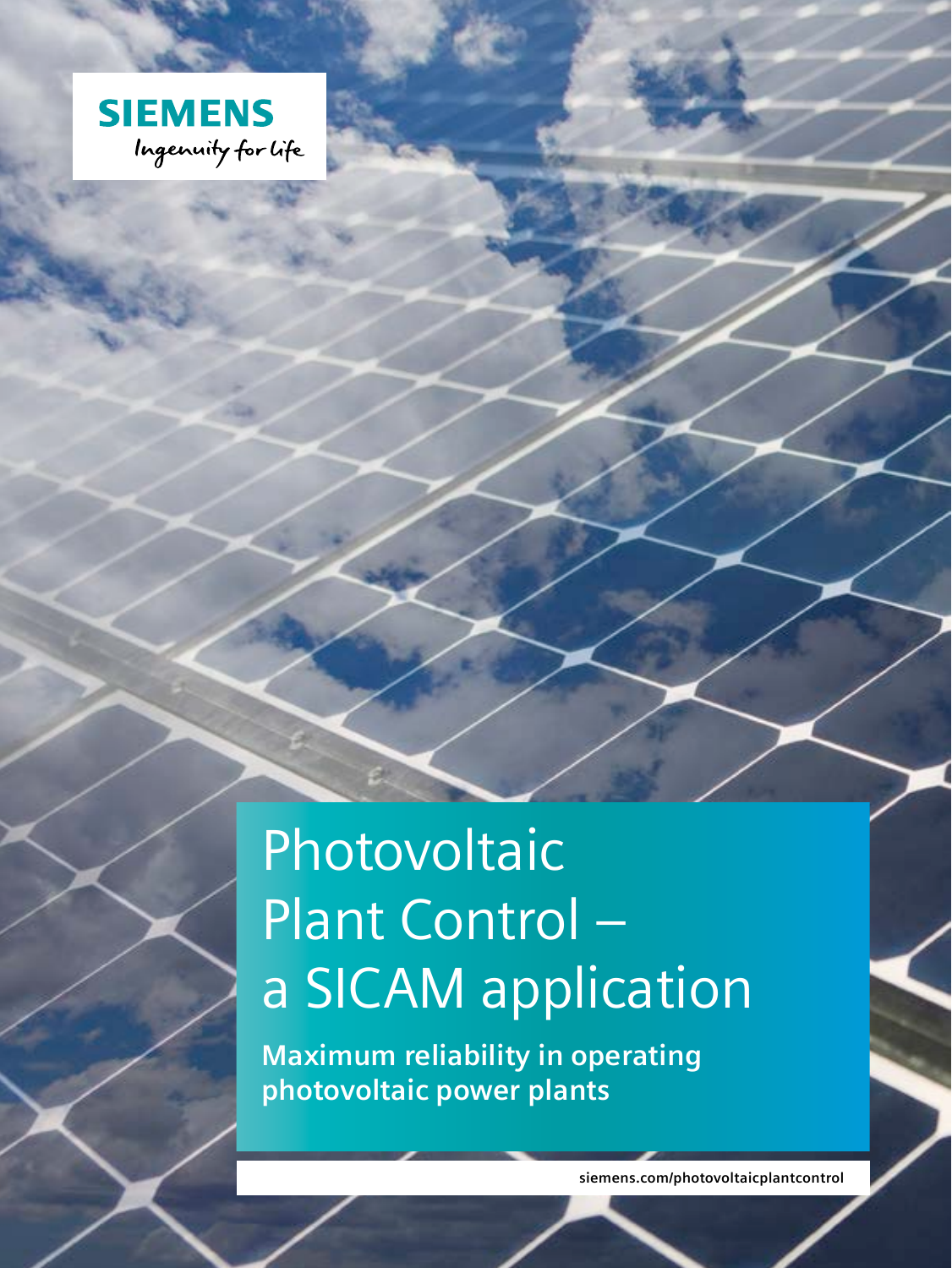## Seamless operation. Maximum security. Maximum reliability.

#### Benefits at a glance



**Maximum efficiency** by maximum yield and transparancy using optimized control schemes

**Excellent grid quality** by reliably meeting the stringent regulatory requirements

**Cost effective operation** based on state of the art SICAM platform

**Comprehensive integration of renewable energy** meets the climate protection targets that promote  $CO<sub>2</sub>$  reduction

**Ressource-efficient use** protects the environment and maximizes output

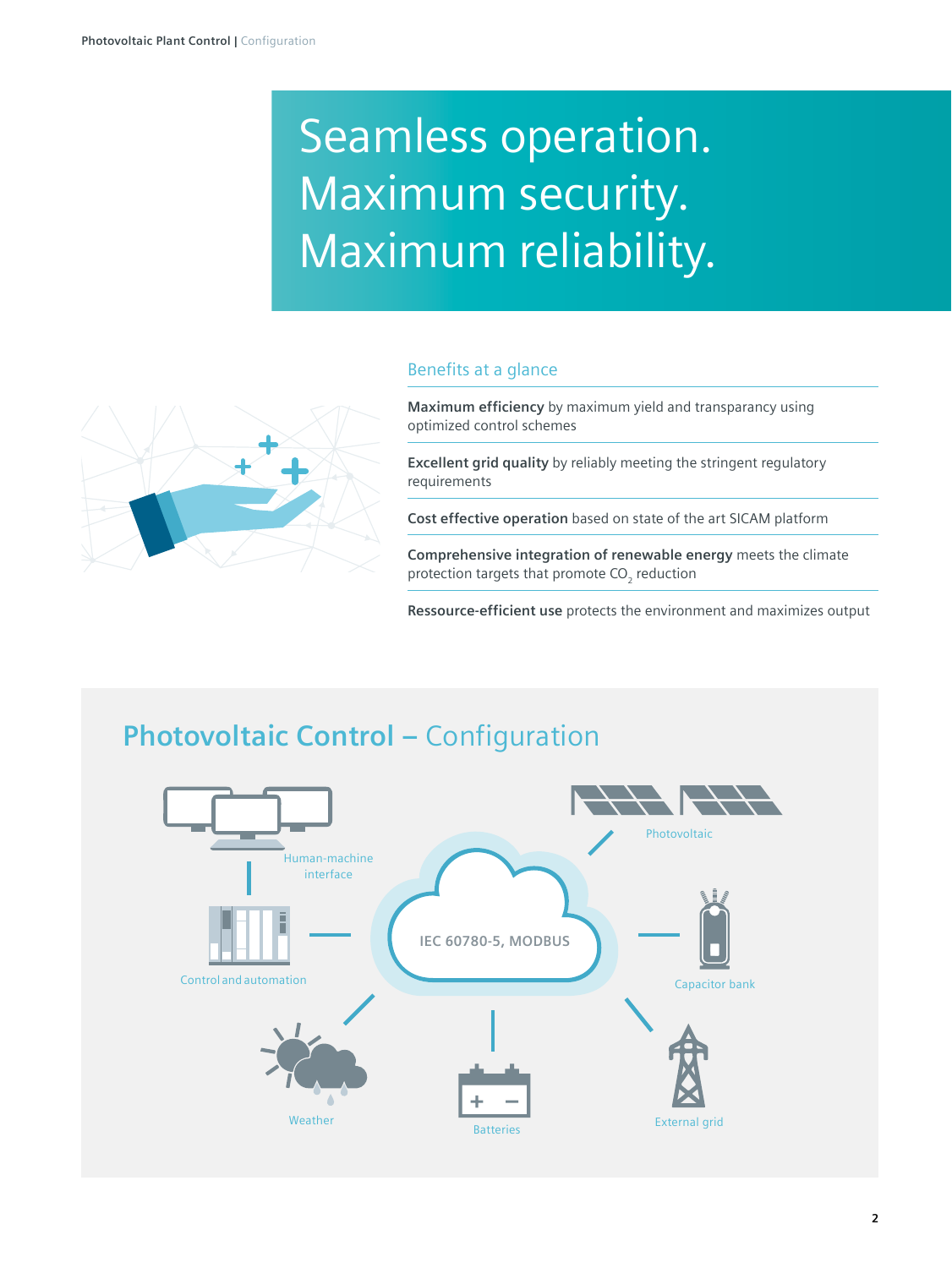### A photovoltaic plant control you can rely on

#### **Active power control**

- Ramp control (MPP mode)
- Active power control
- Frequency-dependent active power control

#### **Reactive power control**

- Reactive power control (Q absolute value)
- Power Factor control (cos φ)
- Grid voltage dependent reactive power control
- Voltage control

#### **Available plant startup modes**

- Plant startup initiated by inverters
- Automatic startup and shutdown sequence initiated by photovoltaic plant control

#### **Grid stability support functions**

- Active power curtailment
- Automatic increase/decrease of active power depending on grid frequency with adjustable power reserve
- Coordinated ramp controlled active power output after plant restart

#### **SCADA features**

- Real time plant data
- Full archive and reporting functionality
- Alarm and event monitoring
- Plant overview with optimized inverter output view
- Plant overview with geographical display for detection of inverter location
- Interface for weather data from external provider

#### **Communication**

• Standard communication protocol like Modbus TCP, IEC61850, IEC 60870-5-101, IEC 60870-5-104

#### **Hardware options**

- Redundant controller (2 separate controllers with separate power supply)
- Redundant SCADA server (2 separate servers)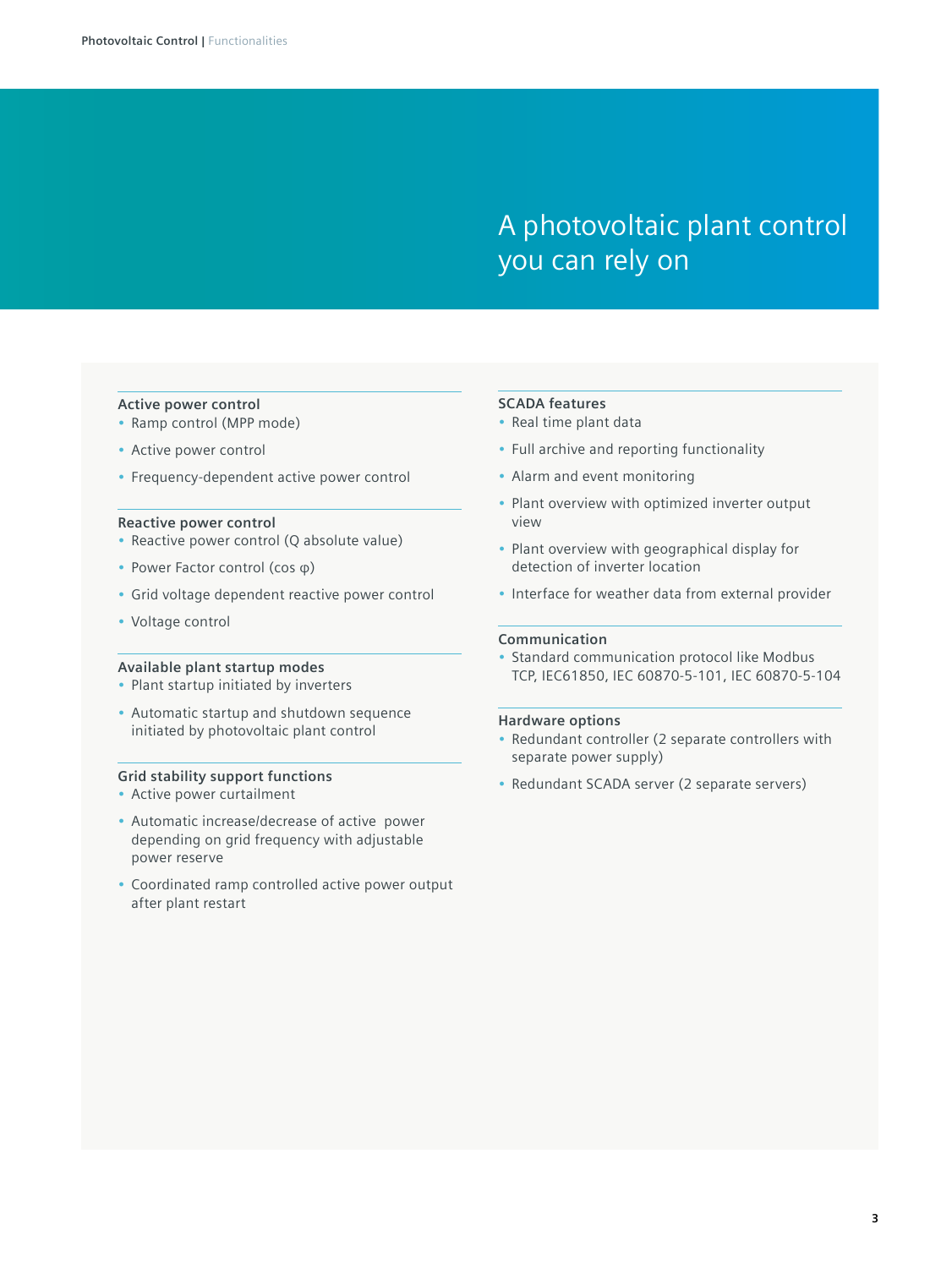

### **Why a SICAM application?**

#### **Siemens product family provides:**

Flexible communication through a wide range of protocols and common transmission media

Scalable base product for seamless continuity

Intuitive operation utilizing the SICAM Toolbox II and SICAM WEB

Interdisciplinary engineering made possible by standardized configuration

High level of protection through comprehensive security protocols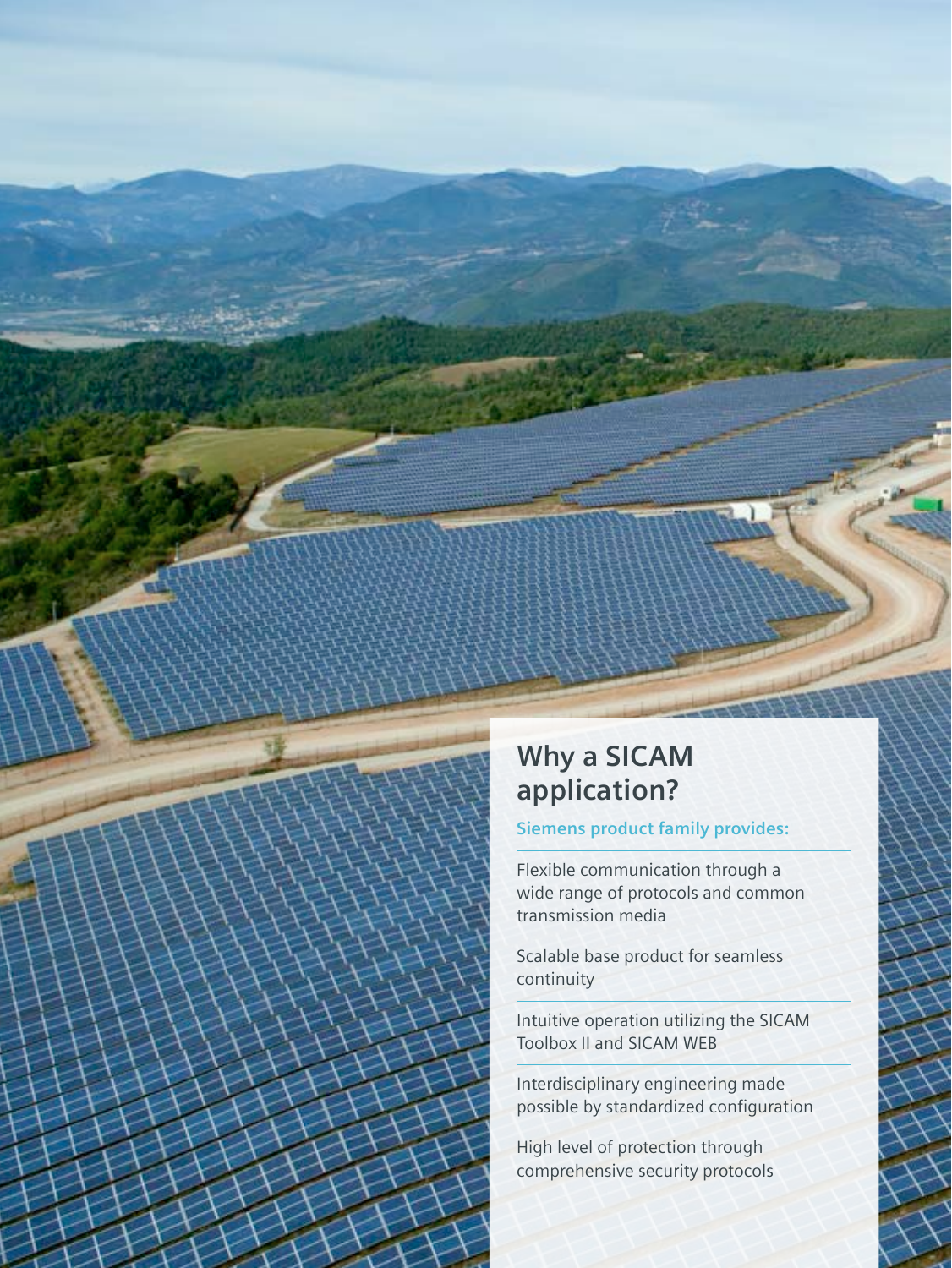# A solution to fit all your needs

Photovoltaic Plant Control – a SICAM application

#### Smart migration, seamless integration

Intelligent power management in a compact space, Photovoltaic Plant Control can be seamlessly integrated into existing control systems. Earn points through the solid interplay between automation and remote control. Thanks to open interfaces and international standards, the solution supports unlimited migration. Perform maintenance through intuitive plug-and-play functionality.

#### Software-hardware combinations

**Choose from one of two softwarehardware combinations:**

- **1.** Gain more flexibility with an individualized configuration of standardized hardware and software blocks.
- **2.** Benefit from a flexible control solution for photovoltaic plant control with a costeffective preconfigured photovoltaic vontrol cabinet. Its small, rugged housing design is optimal for new and retrofit installations.



**SICAM A8000 telecontrol and automation system.**

*Gain the reliability you need and the security you can count on. Discover Siemens' Photovoltaic Plant Control – a SICAM application. siemens.com/photovoltaicplantcontrol*